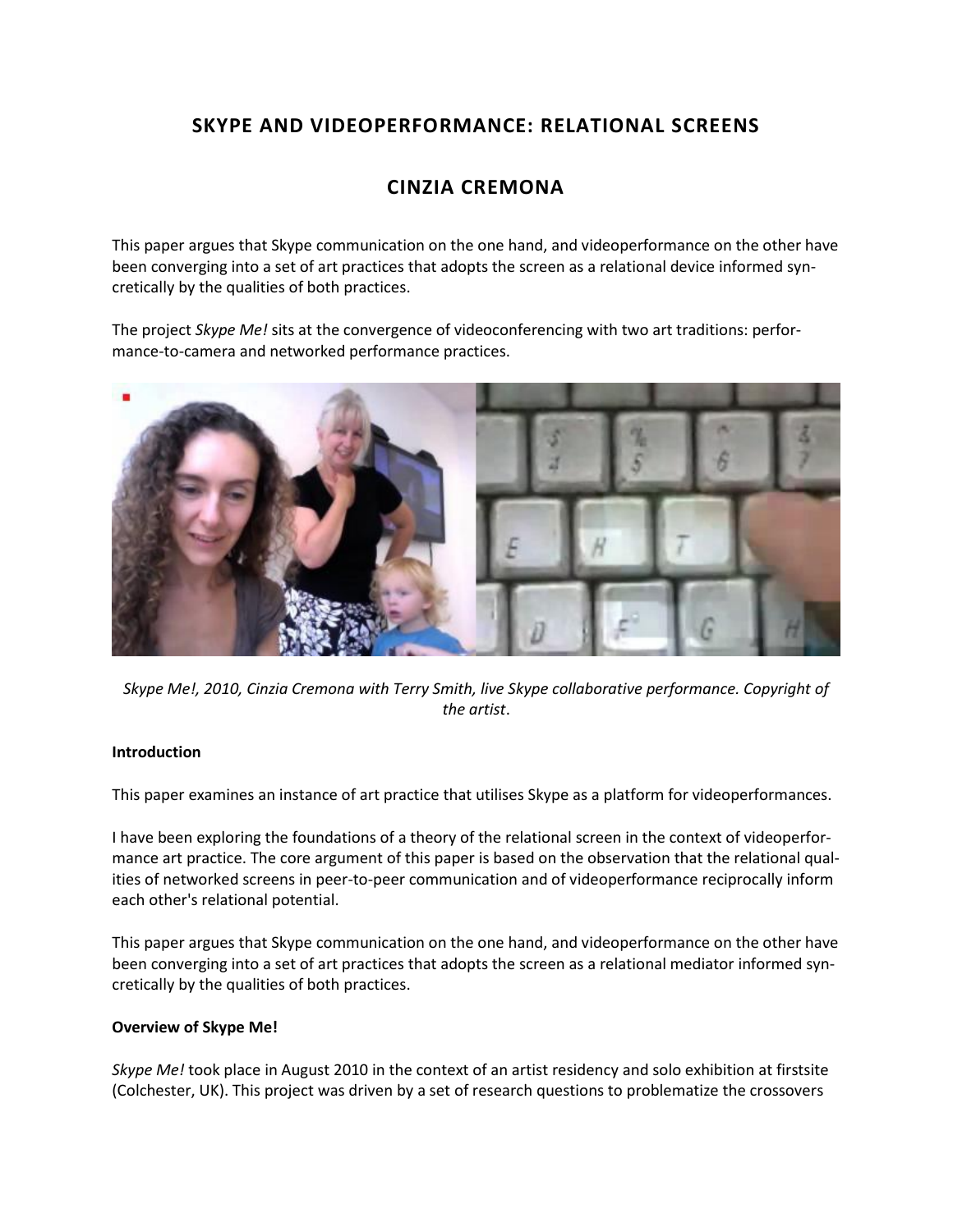between videoperformance and screen-based communication. The structure of the project was deliberately open to the emergence of features to be discussed in the context of videoperformance and recent relational approaches to contemporary visual art.

In August 2010, I invited a number of artists to contribute remotely via Skype - I left the invitation intentionally open to elicit a variety of responses. This productive variety allowed me to analyze a number of features of screen-mediated relationality on the boundary of communication, performance and relational art practice, and to highlight synergies and crossovers between the use of screens in networked communication and in videoperformance art practices.

### **Some examples**

Chooc Ly Tan's contribution, a presentation about the inventor Walter Josef Steinerson, culminated in a minute silence in memory of the subject. As the talk progressed, Steinerson emerges as a fictional figure and a catalyst for political satire and performance. Especially evident in the recording of the interaction between myself and Chooc Ly, this fact becomes progressively embodied in my own expressions and reactions. In particular, the moment I realise the ploy unfolding in front of me, my facial expression changes visibly, and the connection between Chooc Ly and myself comes to life. This simple observation points to a relational *space* between the screens within which the work takes place.

Daniel Lehan, an experienced and prolific live performer, admitted to using Skype for the first time. Daniel simply performed a text-based work as he would for a live audience. Andrea Giulivi connected from Italy to recite a touching poem by Giacomo Leopardi wearing a mirrored Futurism-inspired mask. The contrast between the high poetry and the grotesque attire suited the paradoxes inherent to Skypebased art practice – low resolution/intense performance; geographical distance/visual closeness. These practices adopt the screen as a vehicle for the delivery of the work, and ignore the particular connotations of the videoperformance setting, and the triangulation with viewers in the gallery. Conversely, the artist Terry Smith had devised a small work to suit the low bandwidth of his connection, and framing the keyboard of his computer with an independent camera, typed noisily on the keys with one finger.

The painter Corinne Charton took the invitation to a different emotional pitch with a very intense message to her younger self. Corinne had not prepared any performance, and asked me to tell her what to do. In conversation Corinne responded with interest to the idea of leaving a personal message for her younger self. Corinne appeared attuned to the paradoxical qualities of *Skype Me!* - the combination of liveness, intimate connection between the two sides of the networked screens, and the delay afforded by recording.

The next section will discuss two of the artists' contributions in more detail. These instances convey more directly the potential for a creative focus on videoconferencing affordances and limitations within visual art practices. Corinne Charlton's personal message reflects Skype's core paradox of complementing relational presence and physical absence. Marsha Bradfield's penetrating conversation helps uncover some of the conceptual dynamics of the project itself. It also highlights the relational openness that can be created by projects that soften the separation between public and private approach to communication.

## **Corinne Charton**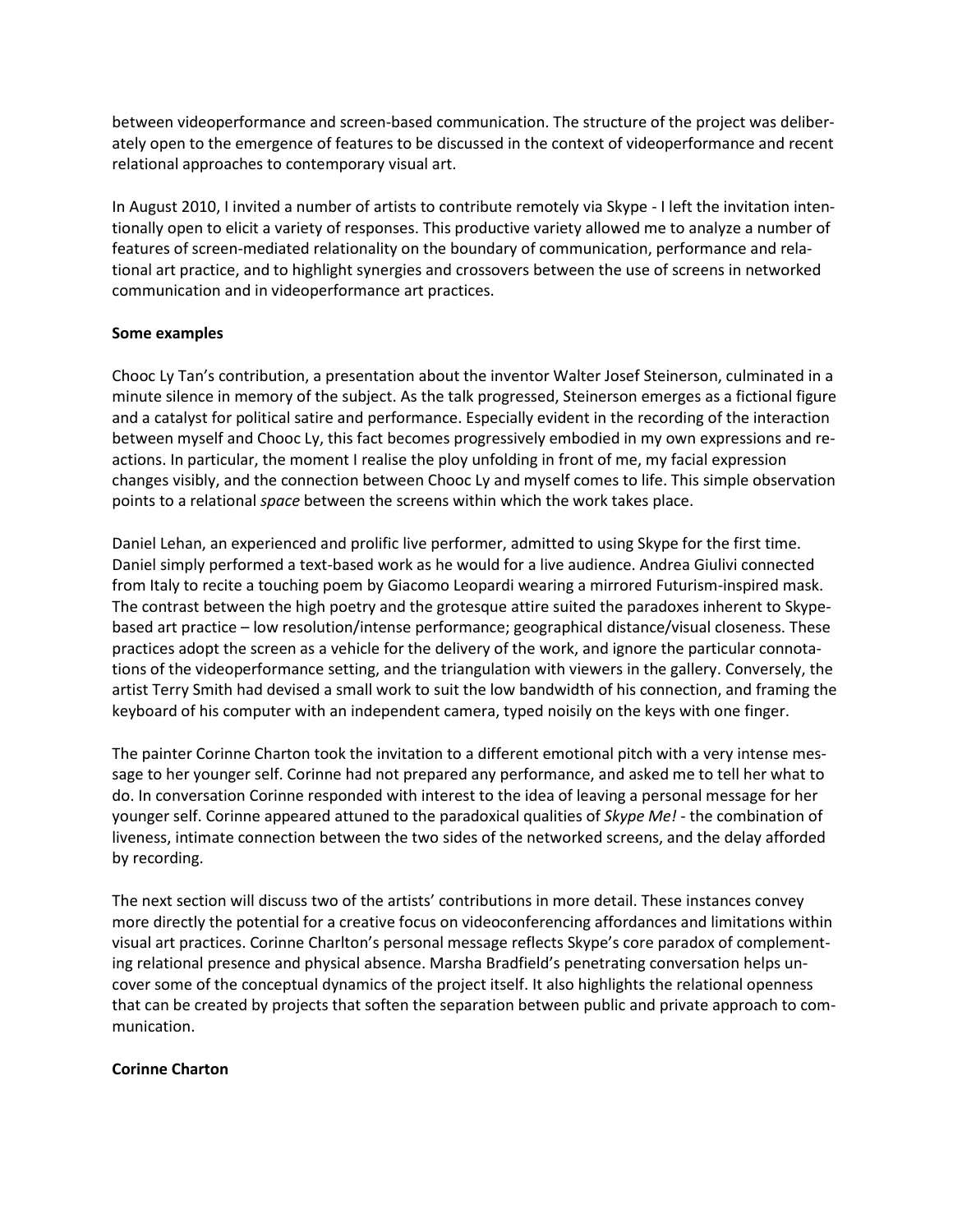During our introductory chat, Corinne Charton focuses on the lack of eye-contact in our Skype conversation. 'I can see that you can't see my eyes, but I'm desperate to look into yours!'. Corinne expresses her initial discomfort with emotionally intensity, but later in the conversation cannot avoid addressing me instead of her younger self, until I switch off my webcam. After having delivered her emotional message to her own screen/webcam, Corinne acknowledges that only after 'I left' – but I have only left her visual field – she can now address her own image and her absent younger self.

I would argue that, contrary to recorded videoperformances, the live networked screen of videoconferencing conveys direct connections and relationality despite the lack of eye-contact. Conversely, it could be argued that mediated eye contact  $[1]$  is an indispensable component to activate the relational effectiveness of the screen in videoperformances, and at the same time that it depends on the complicity of viewers. The familiarity with the televisual convention of eye contact adopted by newsreaders and early television continuity announcers enhances the relational power of the recorded moving image through a sense of liveness. On the basis of my own videoperformance practice, I would also argue that this screen-mediated relationality is often activated at the production stage by evoking an imagined viewer as present beyond the camera. I use the video camera and screen as relational tools from the inception of the work by already addressing the viewer long before the performance becomes an image on a screen in a gallery and meets the gaze of others. At the stage of performance, the lens of the camera is the substitute for the viewer.

Seeing the other is an integral part of the experience of videoconferencing; therefore it is expected that interlocutors will be looking at the image of the other on the screen, and not straight into camera. This tacit agreement sidesteps the need for mediated eye contact, and highlights the effectiveness of the screen as a mediator of relationships. By being the last interface of a networked system, the screen offers a visual proof that the other is there *now*. In videoperformances that directly reference networked real time communication, the viewer becomes a substitute for the interlocutor only at the latest stage of the process – when the videoperformance is displayed on screen in the gallery.

These pragmatic observations about videoperformance and videoconference practices suggest a wide range of questions that concern the practices of screen mediated relationality and their ethical implications. Power imbalance between the interlocutors on and off screen, issues of seduction and perceived intimacy, the lack of reciprocity, and the more general debate on the traps of conviviality in relational practices, all echo in the questions raised by this project.

## **Marsha Bradfield**

Marsha and I are both member of the research cluster Critical Practice, supported by Chelsea College of Art and Design (University of the Arts, London[\)](http://isea2011.sabanciuniv.edu/paper/skype-and-videoperformance-relational-screens.html#_ftn2) . Formed by artists, researchers, academics and others, Critical Practice activates participatory events to research in practice issues of organization, governance and knowledge production within the field of culture. Marsha's art practice and research focus on dialogue, as she adopts a 'combination of participatory and collaborative models to create more participant-authored works of art.' (Bradfield, 2007). Calling from the privacy of her family home in Johannesburg, Marsha engaged in a critical conversation that contested the context of*Skype Me!* as an instance of art practice: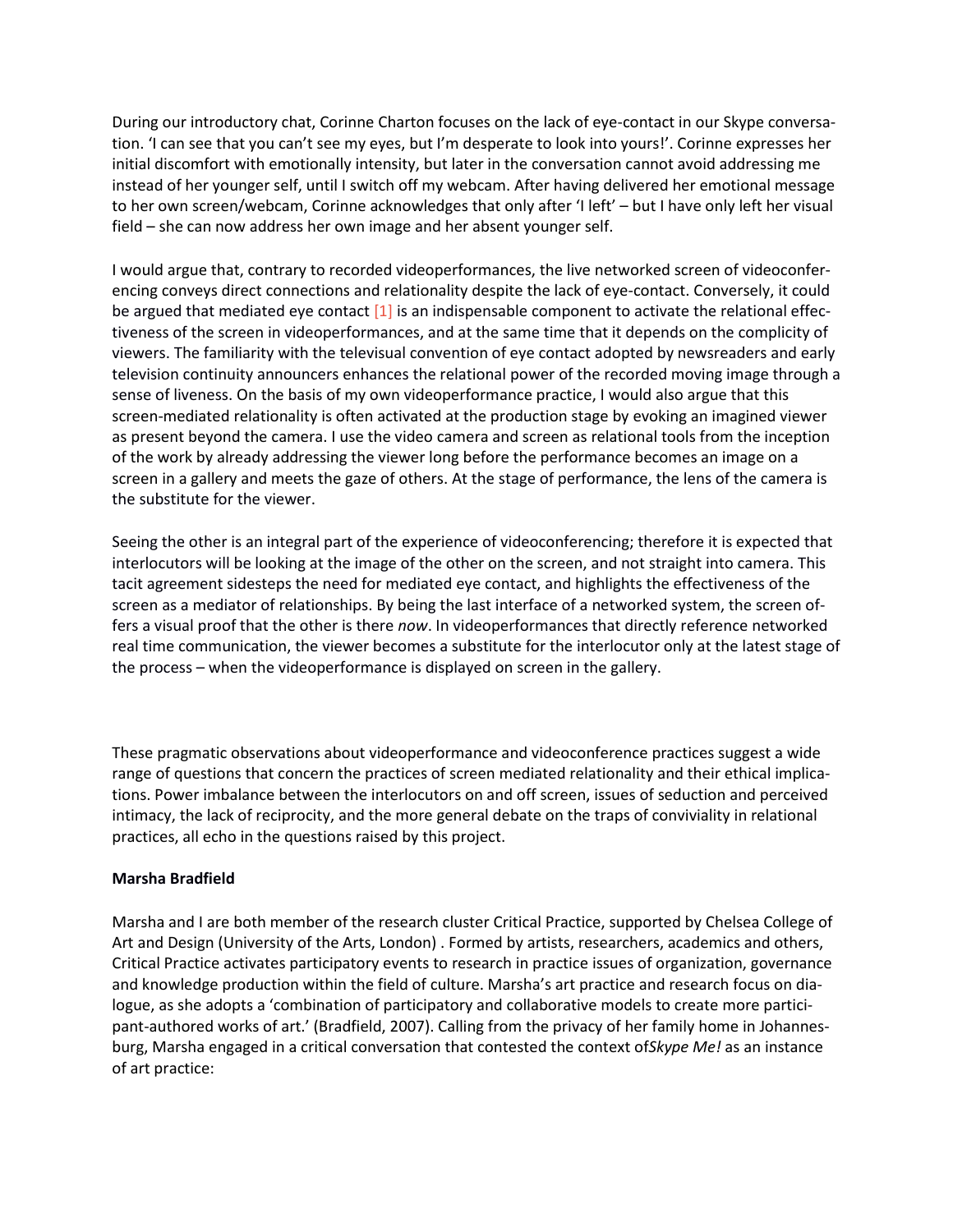'**Marsha Bradfield**: I'm wandering if you could say something about how this for you is performative? How is the way you are behaving now different from how you would in the privacy of your own home?

**Cinzia Cremona**: In one way, I am literally in the window of the gallery. Knowing that I am visible from the street makes me feel that I am performing for a large, random audience. The second way is that I am in a public space – anybody could walk into the gallery and talk to me about this. But they will also be your audience. You are not only talking to me. Then, this is being recorded. And I'm doing this as a subject of research – I'll be thinking about the difference between Skyping with you here, talking to you on the phone, seeing you in a meeting, or going for coffee with you. I'm also going to reflect on how this can be shared with someone else.'

Marsha's interview-style conversation pressurized me into articulating the dynamics of the project as it was still in process. I find this a valuable element of this experiment, and a quality of the platform itself the potential for meta-discourse during the production of the discourse itself. In other words, the same structure that materializes the research questions, also nurtures reflection on the structure and the questions themselves. This becomes a generative process as the contribution offer stimuli for the project to change as it progresses. Moreover, the potential for other interlocutors to benefit and/or contribute to the process keeps the project open to active participation. Left alone with a member of the audience, Marsha engaged in a conversation about who is the public or audience of the project with Caroline, an art student who entered the gallery. Caroline listened for sometime, taking notes and photographs. When I was called away, Marsha and Caroline continued the conversation:

'**Caroline**: I'm interested in the concept of me being the audience, listening to this Skype conversation that I wouldn't normally be listening to. You two were having a talk publicly, even if you are actually doing it privately. I find this quite an interesting concept. This is new phase … as well as it being performative between you and the artist.

**MB**: Something that I fascinated by is: are you he public? Are you the audience? Am I the public? In a way this project is contesting those distinctions, or certainly problematizing them.

**Caroline**: I don't feel like I'm the public right now – I feel like you are the public. But I am also watching you. In a sense you are the art piece. But then there is public going past the window … It's a different situation; one that I haven't thought about before. Maybe there is a new concept in there.

**MB**: I still find the idea that this is performative problematic. For me it's complicated to speak about this in terms of performance. In terms of a practice, I don't know for example how I might talk about this as being something different from, say, my teaching practice, or my interpersonal practice – the way that I communicate with my friends and family.

**Caroline**: I see this as more *relational* – at the more performative end of relational aesthetics. We are building relations as two strangers in a public atmosphere, in a sense. Maybe what I am doing now is more spontaneous then a planned performance, but I think this is a cross section between a more spontaneous understanding of performance and a planned, thought out one.

Throughout the 1990s a number of thinkers adopted phenomenological approaches to examine how screens mediate intersubjective encounters. Peggy Phelan and Amelia Jones concentrate on the body of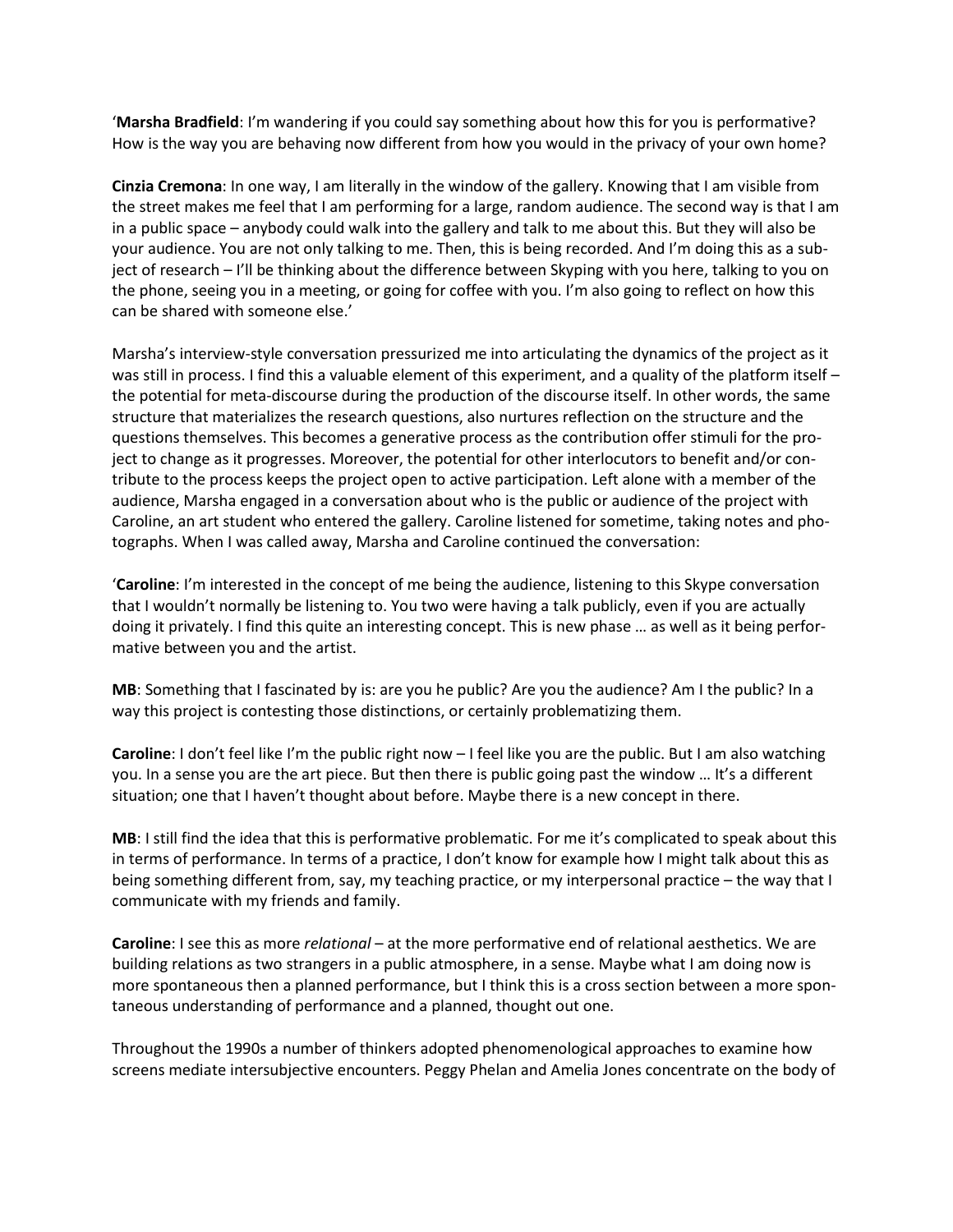the viewer and how this shapes the perception of the body represented on the screen. Taking this concept further, Jones (1998) proposes that 'the video screen *becomes* the skin/the body' (p. 200). These authors share an interest in theorizing the dynamics of subjectivity as constructed in interactions between the subjects themselves. Screens fulfil this process by acting as psychoanalytic mirrors (Phelan, 1993), and recalling the fact that the body is already a screen for symbolic projections. In this reciprocal relationship, the formation of subjectivity is the focus of these phenomenological discourses. The relationships activated by the encounters between screens and bodies/selves are instrumental to the emergence of subjects and not the focus of analysis.

Similarly, Laura U Marks (2002) developed a theoretical concept of haptic image[s\[2\]](http://isea2011.sabanciuniv.edu/paper/skype-and-videoperformance-relational-screens.html#_ftn4) as images that 'do not invite identification with a figure so much as they encourage a bodily relationship between the viewer and the image.' (p.3). Whilst Marks proposes a narrow definition of haptic images as low resolution, fragmented and difficult to read – as these qualities move viewers' focus towards the surface of the video as if this was its skin – she also offers a theoretical premise to articulate the relationality mediated by the screen. Referring to Sobchack (1992) and her understanding of 'viewing as an exchange between two bodies' (Marks, 2002, p. 13), Marks conceives of an act of viewing in which 'both I and the object of my vision constitute each other.' (p.13) Both Marks and Sobchack develop their argument on phenomenological premises of an embodied viewer in-the-world (Sobchack, 1994), but it could be argued that they also transcend phenomenology by conceptualising screens and moving images as relational and active in themselves.

The publication of *Relational Aesthetics* (Bourriaud, 2002) marked the development of a parallel discourse, which has no roots in psychoanalytic or phenomenological thought. Not an academic conceptualisation of relational issues, but a collection of curator Nicolas Bourriaud's statements about emerging approaches in contemporary art practices, this text has nevertheless crystallised the association of the term *relational* with a particular set of contemporary art projects. Bourriaud generically defines the term relations as 'relations outside the field of art (in contrast to relations inside it, offering it its socio-economic underlay): relations between individuals and groups, between the artist and the world, and, by way of transitivity, between the beholder and the world.' (Bourriaud, 2002, p.26).

Despite the vague meaning given to 'relations with the world' and 'human relationships' throughout the book, *Relational Aesthetics* makes a strong case for the performative relational power of art practice in general and moving image works in particular.

In parallel with Bourriaud's concept of Relational Aesthetics, Grant Kester (2004) has developed the more politically engaged idea of 'Dialogical Aesthetics'. Based on ethical principles derived from Bakhtin and Levinas (p. 118), dialogical practices also sustain a sense of subjectivity built through face-to-face dialogue. Kester maintains that this approach 'requires that we understand the work of art as a process of communicative exchange rather than a physical object.' (p.90). Whilst Bourriaud promotes art practices that engender convivial relationality, Kester focuses on overtly political interventions in the fabric of the community.

Bruno Latour (2007) has provided an effective analysis of face-to-face and mediated interactions in the context of Actor-Network-Theory (ANT) (pp. 199-203), in which are described as generally distributed, mediated and interfered with. Within an ANT approach, inanimate objects and animate beings with a will are considered equally as actors (active agencies within a network of events) (p.63). In other words, a face-to-face encounter constitutes only one possible iteration in a chain of mediated encounters. Coming to the question of relationships from a very different angle, Latour offers a hybrid form of sociology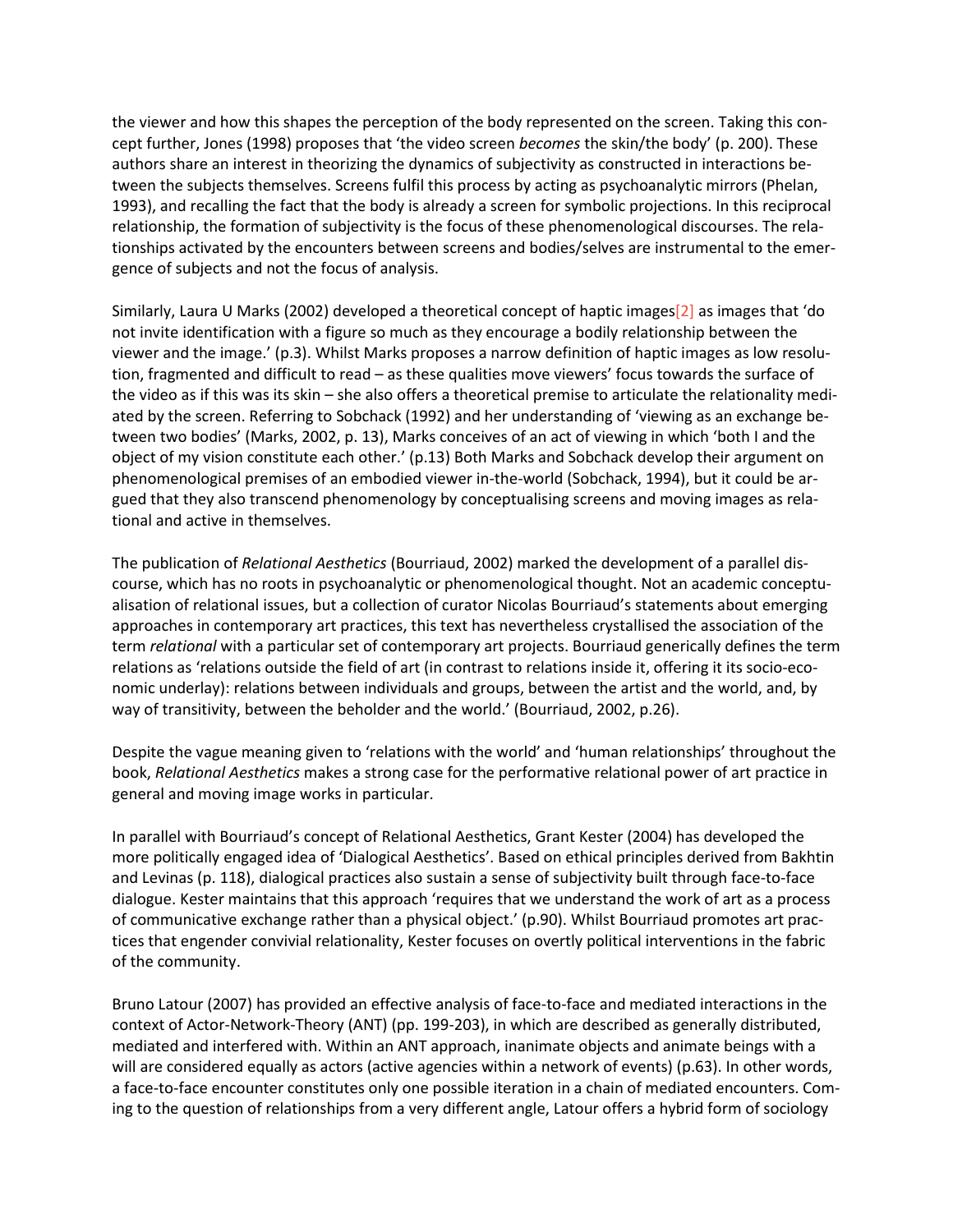that denies direct affiliations to philosophical thought. The relationality proposed by ANT is pragmatic and performative – it does not exist unless it is being enacted.

The public Skype conversation with Marsha and Caroline articulates these concepts in practice, and throws wide open the question of reciprocal influences between the screen-based tools of communication and of contemporary art practice.

## **Conclusions**

The project *Skype Me!*, paradoxically materializes a core quality of the crossover between videoperformance and videoconferencing – the potential for the work to exist both *on screen* and *between screens*. Although some of the works were not designed to conform to Skype's characteristics – the artists regularly perform the same piece for a live audience – the dynamics and timings of the exchanges, the mixing with conversational modes, and the blurring of the distinction between private and public materialize a relational engagement rooted in the exchanges uniquely mediated by the screen.

By conflating the practices of videoconferencing as communication and as videoperformance art practice, *Skype Me!* contributes to research in both fields – the practices discussed here propose the networked screen in videoperformance and in peer-to-peer videoconferencing as a device for mediating relational responsibility.

[\[1\]](http://isea2011.sabanciuniv.edu/paper/skype-and-videoperformance-relational-screens.html#_ftnref1) This expression describes a paradox, as one set of eyes encounters a representation of eyes instead of another present gaze. I would argue that the screen functions very effectively as an interface as it conveys this representation, allowing the represented eyes to become performative in a relational context.

[\[2\]](http://isea2011.sabanciuniv.edu/paper/skype-and-videoperformance-relational-screens.html#_ftnref4) 'Haptic *perception* is usually defined as the combination of tactile, kinesthetic, and proprioceptive functions, the way we experience touch both on the surface of and inside our bodies. In haptic *visuality*, the eyes themselves function like organs of touch.' (Marks, 2002, p.2).